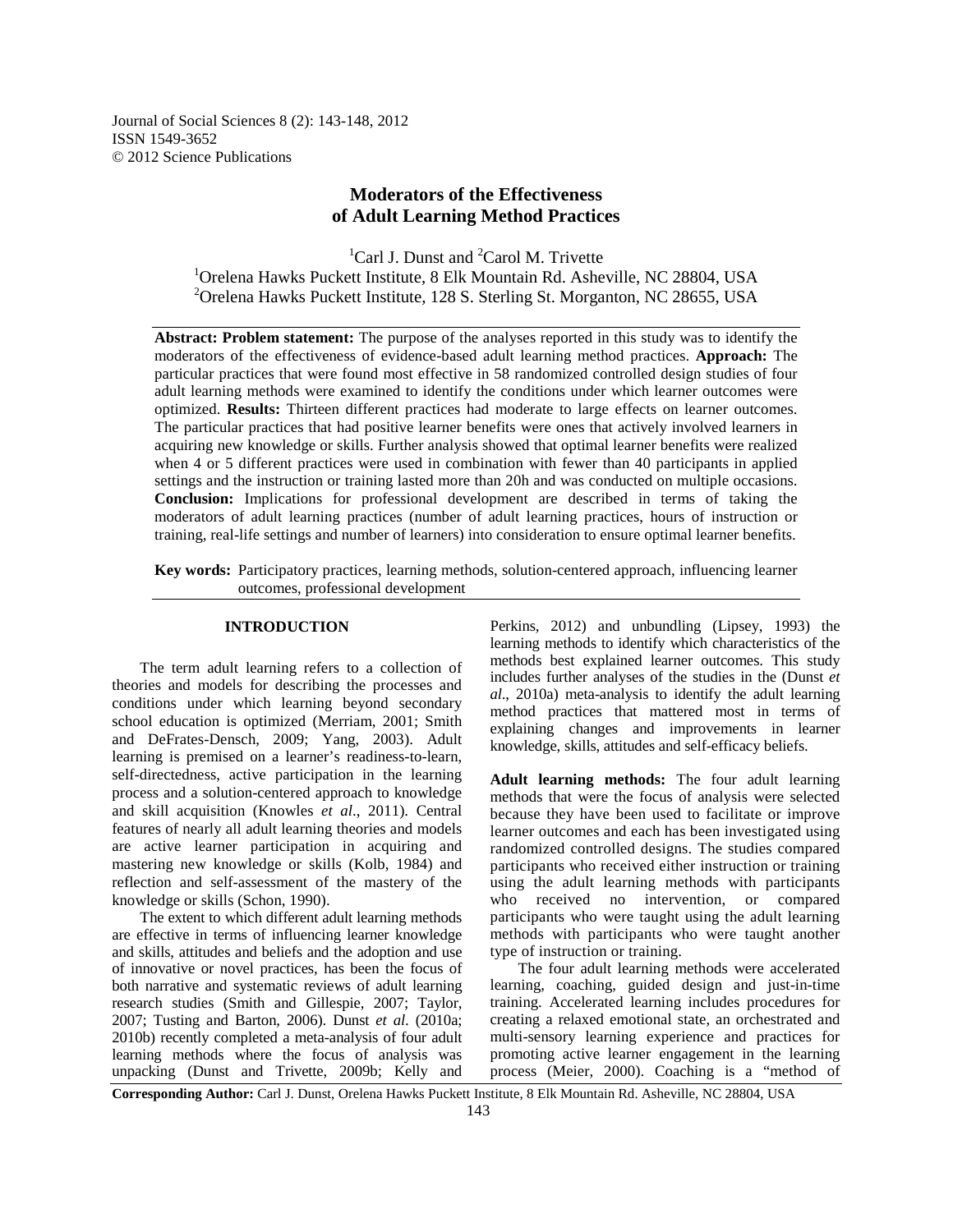transferring skills and expertise from more experienced and knowledgeable practitioners…to less experienced ones" (Hargreaves and Dawe, 1990) and includes procedures for joint planning and goal setting, learner information gathering and application and learner reflection and coach feedback (Leat *et al*., 2006). Guided design is characterized by a decision-making and problem-solving process that includes procedures for using real world problems for mastering learning content (Wales and Stager, 1978). Just-in-time training includes different methods and strategies used in the context of real-life challenges in response to learner requests for guidance or mentoring (Beckett, 2000). The four methods have been the focus of review or synthesis (Moon *et al*., 1986; Showers *et al*., 1987; Trivette, 2007) but not at a micro-level where disaggregation of the methods was the main purpose of investigation.

# **MATERIALS AND METHODS**

**Search strategy:** Fifty-eight studies were located by controlled vocabulary and natural language searches of 11 electronic databases (ERIC, PsychInfo, MEDLINE); hand searches of the reference sections of published and unpublished adult learning method papers located by the electronic database searches; hand searches of journal articles, book chapters and books on adult learning in our Institute's library; searches of websites dedicated to each adult learning method; Google, Google Scholar and Ingenta searches; and Social Sciences Citation Index author searches of seminal papers by individuals closely aligned with each adult learning method. The studies included 2,095 experimental group participants and 2,213 control or comparison group participants. The complete list of studies, the characteristics of the study participants, which studies included which adult learning method practices and the outcomes in each of the studies, can be found in (Dunst *et al*., 2010b).

**Data coding:** Each of the adult learning methods was coded in terms of the practices used to present new information or knowledge to learners, engage the learners in application of the information or knowledge and promote learner deep understanding of the knowledge or practice (Bransford *et al*., 1999). Presentation included the methods and procedures used by instructors or trainers to: (1) Introduce new knowledge, material or practices and (2) illustrate or demonstrate the use of the knowledge, material or practices. Application included the methods and procedures to engage learners in: (1) The use of the knowledge, material and practices and (2) evaluation of the outcomes or consequences of application. Deep understanding included the methods and procedures for: (1) Engaging the learner in reflection on his or her learning experience and (2) selfassessment of mastery of the newly acquired learner knowledge or practice. Twenty-two adult learning method practices were used to introduce new knowledge and practices, have learners apply the new knowledge and skills and promote learner deep understanding of the knowledge or practice. Table 1 lists the practices that were used in the studies.

 The studies included one or more of the following outcomes: Learner: (1) knowledge, (2) skills or practices, (3) attitudes and (4) self-efficacy beliefs. The knowledge and skills outcomes were combined and used as a measure of learner competence and the attitudes and belief outcomes were combined and used as a measure of learner confidence. This tactic was used in order to have a sufficient number of effect sizes to disaggregate the results.

**Data analysis:** Cohen's d effect sizes for the mean difference in the post-test study outcomes between the experimental and control or comparison groups were used to identify the most effective adult learning method practices (Cooper *et al*., 2009). The average weighted effect size for each practice as well as the 95% confidence intervals for the average effect sizes was used for substantive interpretation of the findings. The effect sizes were examined in a number of different ways to identify which practices under which conditions were associated with optimal learner outcomes.  $Q_{BET}$  was used for between group comparisons and  $\chi^2$  for linear trends was used to test for incremental increases in effect sizes as a function of different combinations of practices (Cooper *et al*., 2009).

Table 1: Practices used for each of the adult learning method characteristics

| Characteristics    | Practices                                      |  |  |
|--------------------|------------------------------------------------|--|--|
| Presentation       |                                                |  |  |
| Introduction       | Class or workshop presentations; pre-          |  |  |
|                    | class learner exercises or activities; out-of  |  |  |
|                    | -class learner activities and self-instruction |  |  |
|                    | dramatic readings; imagery; and a              |  |  |
|                    | combination of dramatic readings and           |  |  |
| Illustration       | imagery Instructor demonstrations; instructor  |  |  |
|                    | role playing instructor demonstrations         |  |  |
|                    | /role playing; learner informed class/         |  |  |
|                    | workshop content; and instructional videos     |  |  |
| Application        |                                                |  |  |
| Practicing         | Real life learner application; learner role    |  |  |
|                    | playing; real life learner application         |  |  |
|                    | and role playing; problem-solving activities;  |  |  |
|                    | and learner games and writing exercises        |  |  |
| Evaluation         | Instructor feedback /review; and learner       |  |  |
|                    | assessment of strengths and weaknesses         |  |  |
| Deep Understanding |                                                |  |  |
| Reflection         | Performance improvement reviews; learner       |  |  |
|                    | journaling and instructor behavioral           |  |  |
|                    | suggestions; group reflection on               |  |  |
|                    | instructor feedback                            |  |  |
| Mastery            | Standards-based learner evaluation;            |  |  |
|                    | and learner self-assessment                    |  |  |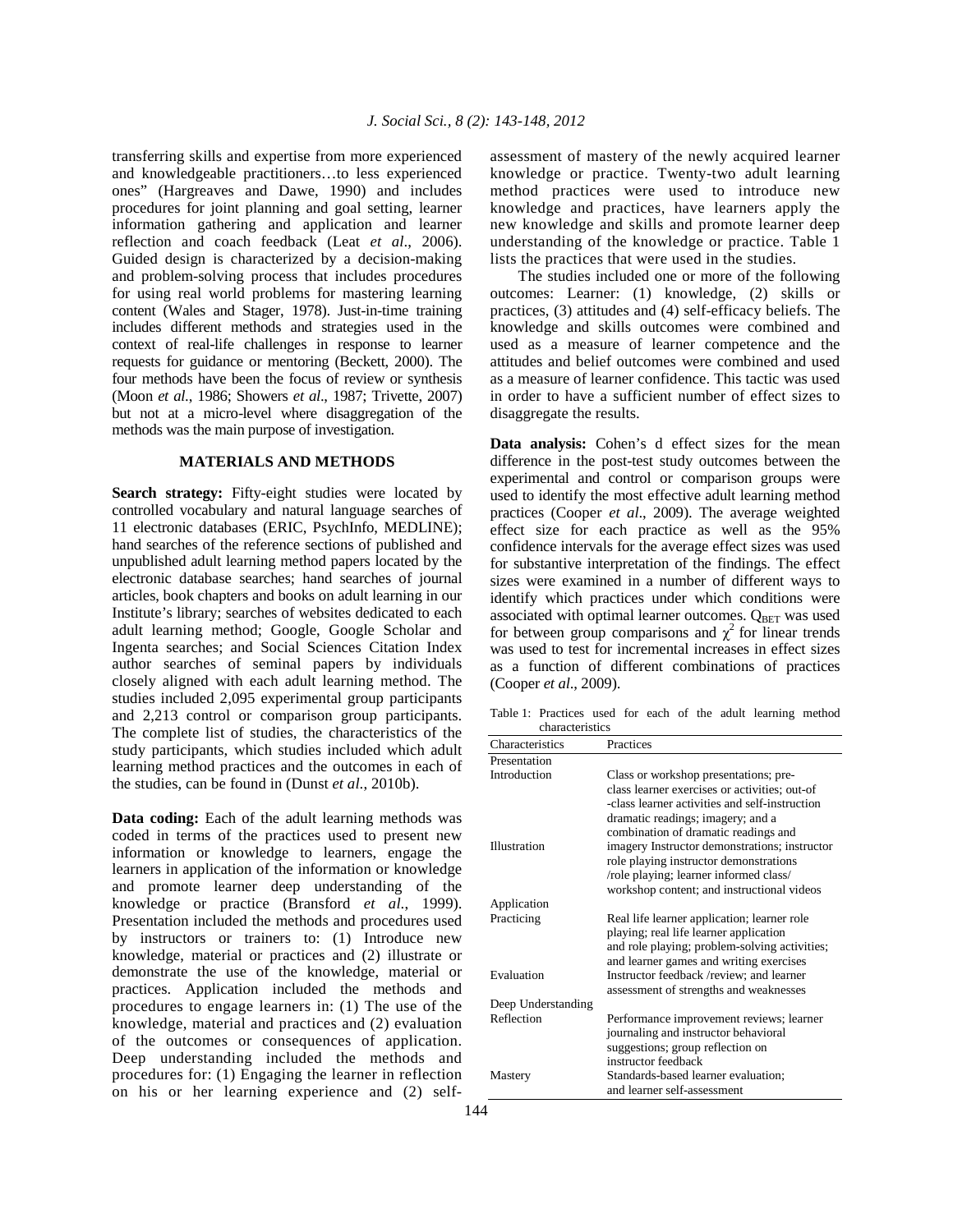## **RESULTS**

**Main findings:** All but a few of the adult learning method practices listed in Table 1 were significantly related to the study outcomes see (Dunst *et al*., 2010a). The sizes of effect for the individual practices however varied considerably. Table 2 shows which practices for each adult learning method characteristic were associated with the largest average effect sizes. Several things can be discerned from these results. First, the average effect sizes were all medium to large, indicating that the practices were effective in terms of changes or improvements in learner outcomes. Second, the effect sizes for practices actively involving learners in the learning process (practicing, evaluation, reflection and mastery) were almost twice as large as those for the two instructor characteristics (introduce and illustrate). Third, two of the three practices used to introduce learners to new knowledge or practice also actively involved the learners in introduction of the learning content or practice (out-of-class learner activities and pre-class learner exercises). The results highlight the importance of active learner participation in acquiring new knowledge or skills.

 The investigators of the studies used from none to five of the practices shown in Table 2. A 5-Between Number of Practices comparison was statistically significant,  $Q_{BET} = 126.06$ , df = 4, p<0.00001. The average effect size for studies using none of the practices was  $d = 0.02$  (95% CI = - 0.05- 0.08) and the average effect size for studies using five practices was d  $= 1.22$  (95% CI = 0.91-1.53). A test for a linear trend found an incremental increase in the average effect sizes for the relationship between number of practices and sizes of effect, $\chi^2 = 60.83$ , df = 1, p<0.0001, indicating that the use of a combination of practices was associated with optimal positive learner outcomes.

 Figure 1 shows the relationships between three different combinations of practices and two types of learner outcomes (knowledge/skills and attitudes/beliefs). There were statistically significant between practice group differences for both knowledge/skills,  $Q_{BET} = 48.01$ , df = 2, p<0.00001 and attitudes/beliefs,  $Q_{BET} = 20.67$ , df = 2, p<.00001. Tests for linear trends found incremental increases in the average effect sizes for the relationships between the number of practices and both learner knowledge/skills,  $\chi^2$  = 30.31, df = 1, p<0.0001 and learner attitudes/selfefficacy beliefs,  $\chi^2 = 17.53$ , df = 1, p<0.0001. The use of 4 or 5 practices was associated with large effect sizes for both learner competence and confidence.

**Moderator analyses:** The extent to which the relationship between the practices shown in Table 2 and learner outcomes was moderated by length of instruction or training, the setting where the instruction or training took place and the number of participants who received the instruction or training, was also investigated. Instruction or training was provided on one to more than 30 occasions lasting only 1 to more than 200 h. The instruction or training was conducted in either university classrooms or in settings where the study participants worked. The number of participants who received instruction or training ranged from 10 to more than 200 in any one study.

 Figure 2 shows the average effect sizes for both instruction or training lasting less than 20 h (Mean  $=$ 8.60, SD = 6.56) and more than 20 h (Mean = 45.45,  $SD = 17.57$ . There were statistically significant between practices differences for instruction or training afforded less than 20 h,  $Q_{\text{BET}} = 58.26$ , df = 2, p<0.0001 and more than 20 h,  $Q_{BET} = 34.05$ , df = 2,p<0.00001.





Table 2: Cohen's d effect sizes for different adult learning method practices

| Learning method<br>characteristics/practices | Number<br>studies | sizes          | Mean effect (95%) effect<br>size | Confidence<br>interval | Z         |
|----------------------------------------------|-------------------|----------------|----------------------------------|------------------------|-----------|
| Introduction                                 |                   |                |                                  |                        |           |
| Out of class learner                         |                   |                |                                  |                        |           |
| activities/self instruction                  | 9                 | 11             | 0.64                             | $0.52 - 0.77$          | $10.43**$ |
| Classroom/workshop                           | 21                | 31             | 0.63                             | $0.53 - 0.72$          | 13.14**   |
| presentations                                |                   |                |                                  |                        |           |
| Pre-class learner exercises                  | 5                 | 5              | 0.54                             | 0.38-0.71              | $6.44**$  |
| <b>Illustration/Demonstration</b>            |                   |                |                                  |                        |           |
| Role playing/simulations                     | 14                | 21             | 0.55                             | $0.42 - 0.68$          | $8.20**$  |
| Learner informed input                       | 4                 | $\overline{4}$ | 0.53                             | $0.34 - 0.72$          | $5.41**$  |
| Practicing                                   |                   |                |                                  |                        |           |
| Real life application                        | 9                 | 13             | 0.94                             | $0.79 - 1.09$          | 12.15**   |
| Real life application                        | 5                 | 7              | 0.86                             | $0.61 - 1.03$          | $6.75**$  |
| + role playing                               |                   |                |                                  |                        |           |
| Problem solving tasks                        | 13                | 19             | 0.49                             | $0.39 - 0.58$          | $10.10**$ |
| Evaluation                                   |                   |                |                                  |                        |           |
| Assess strengths/weaknesses                  | $\overline{7}$    | 9              | 0.94                             | $0.65 - 1.22$          | $6.49**$  |
| Review experience                            | 16                | 24             | 0.47                             | 0.38-0.56              | 10.19**   |
| /make changes                                |                   |                |                                  |                        |           |
| Reflection                                   |                   |                |                                  |                        |           |
| Performance                                  | 4                 | 6              | 1.27                             | $0.89 - 1.65$          | $6.56*$   |
| improvement reviews                          |                   |                |                                  |                        |           |
| Journaling/behavior                          | 5                 | 5              | 0.82                             | $0.52 - 1.12$          | $5.33**$  |
| suggestion                                   |                   |                |                                  |                        |           |
| Mastery                                      |                   |                |                                  |                        |           |
| Standards-based                              | 8                 | 11             | 0.86                             | $0.72 - 0.99$          | 12.47**   |
| self assessment                              |                   |                |                                  |                        |           |

\* p<0.01; p<0.0001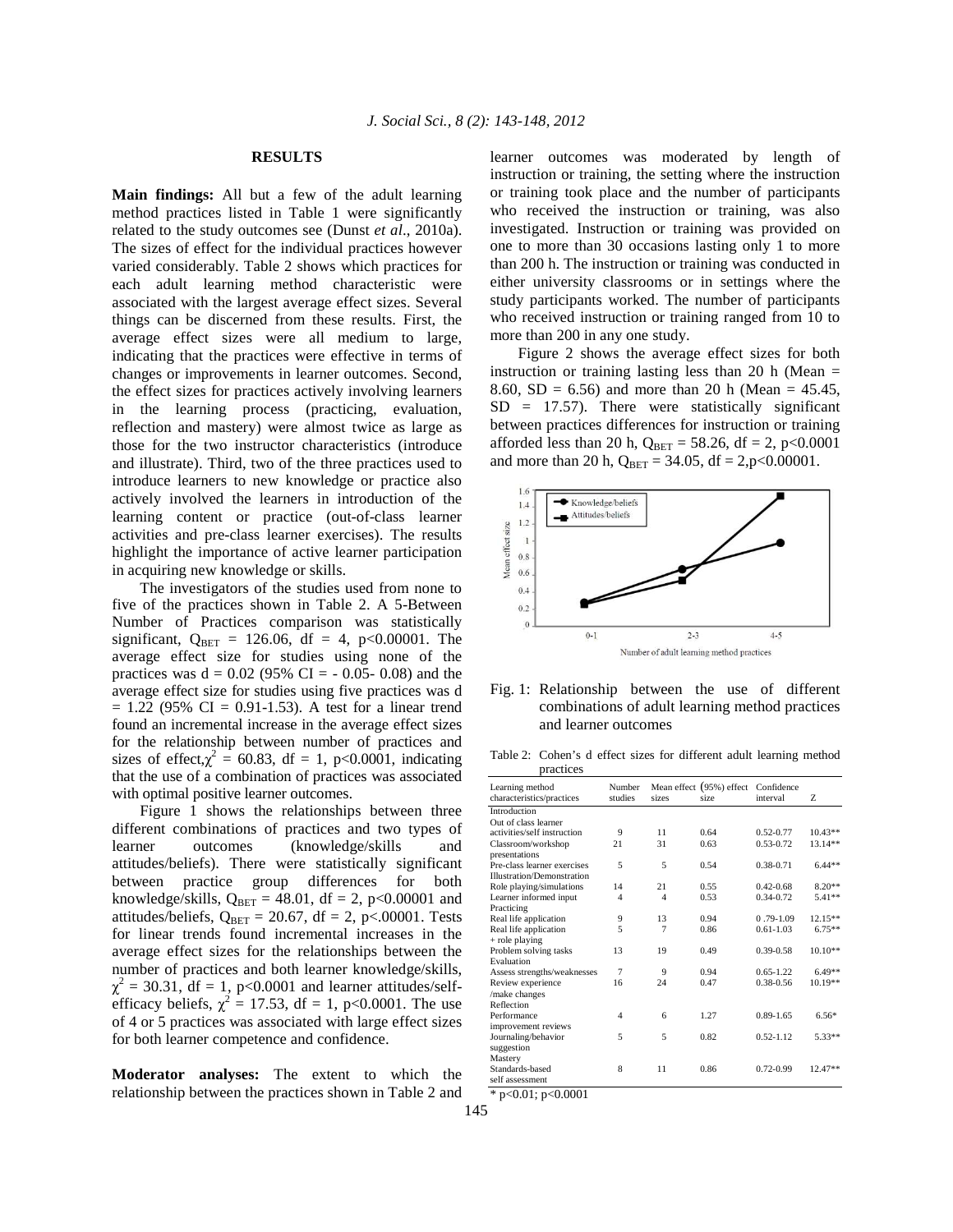

Fig. 2: Relationship between the use of different combinations of adult learning method practices and learner outcomes for instruction or training lasting less than and more than 20 h



Fig. 3: Relationship between the use of different combinations of adult learning method practices and learner outcomes for instruction or training afforded less than and more than 40 participants

As can be seen in Fig. 2, instruction or training lasting fewer than 20 h where none or only one of the practices were used was not effective in influencing learner outcomes. In contrast, instruction or training lasting more than 20 h where 4 or 5 of the practices were used was associated with the largest average effect size. The pattern of results was very much the same for the knowledge/skills and attitude/belief learner outcomes.

 The extent to which the study outcomes were influenced by setting was examined by comparing instruction or training conducted in university classrooms with instruction or training conducted in the participants' work environments. There were between practice group differences in the sizes of effect for the learner outcomes when more of the practices listed in Table 2 were used in either university,  $Q_{\text{BET}} = 4.32$ , df  $= 2$ , p<0.04, or nonuniversity,  $Q_{BET} = 24.64$ , df = 2, p<0.00001, settings. The average effect sizes, however, were more than twice as large when the instruction or training was conducted in the participants' work settings. The average effect size for instruction or training in university settings was  $d = 0.30$  (95% CI = 0.26-0.34) and the average effect size for instruction or training in nonuniversity settings was  $d = 0.65$  (95% CI  $= 0.59 - 0.71$ ,  $Q_{BET} = 32.55$ , df = 1, p<0.00001. The results were very similar for both the knowledge/skills and attitude/beliefs learner outcomes. These findings indicate that learning afforded in settings where there was an immediate opportunity to apply newly acquired knowledge or skills was more effective than learning in settings where there were few or no such opportunities.

 Figure 3 shows the relationship between number of practices and learner outcomes for instruction or training including 40 or fewer participants (Mean =  $25.66$ ,  $SD = 9.52$ ) and more than 40 participants (Mean  $= 86.25$ , SD  $= 57.31$ ). There were significant differences between number of practices and learner outcomes for instruction or training including fewer than 40 participants,  $Q_{BET} = 34.83$ , df = 2, p < 0.00001 and for instruction or training including more than 40 participants,  $Q_{\text{BET}} = 26.79$ , df = 2, p < 0.0001. Tests for linear trends, however, found incremental increases in the average effect sizes for instruction or training of less than 40 participants,  $\chi^2 = 34.82$ , df = 1, p < 0.00001, but not for instruction or training of more than 40 participants,  $\chi^2$  = 3.18, df = 1, p = 0.07. As can be seen in Fig. 3, the more practices that were used with a smaller number of participants, the larger the effect sizes.

#### **DISCUSSION**

 The findings from the disaggregation of the effect sizes in the meta-analysis showed that practices that more actively involved learners in the learning process had larger effects on learner knowledge, skills, attitudes and self-efficacy beliefs and that a combination of practices had optimal effects on learner outcomes. The influences of the adult learning method practices were also optimized when the practices were used with a small number of learners where instruction or training was afforded in the participants' work settings for more than 20 h on multiple occasions. The results show the conditions under which the adult learning methods had maximum positive benefits.

 The practices found most effective in the metaanalysis have been used in a number of intervention studies where our colleagues and ourselves promoted early childhood practitioners' adoption and use of family-systems intervention practices (Dunst *et al*., 2011a) and early childhood classroom practices (Dunst and Raab, 2010). In both of these studies, training provided to small numbers of practitioners on multiple occasions where the practitioners were actively involved in immediate application and use of the newly learned knowledge and skills were more effective than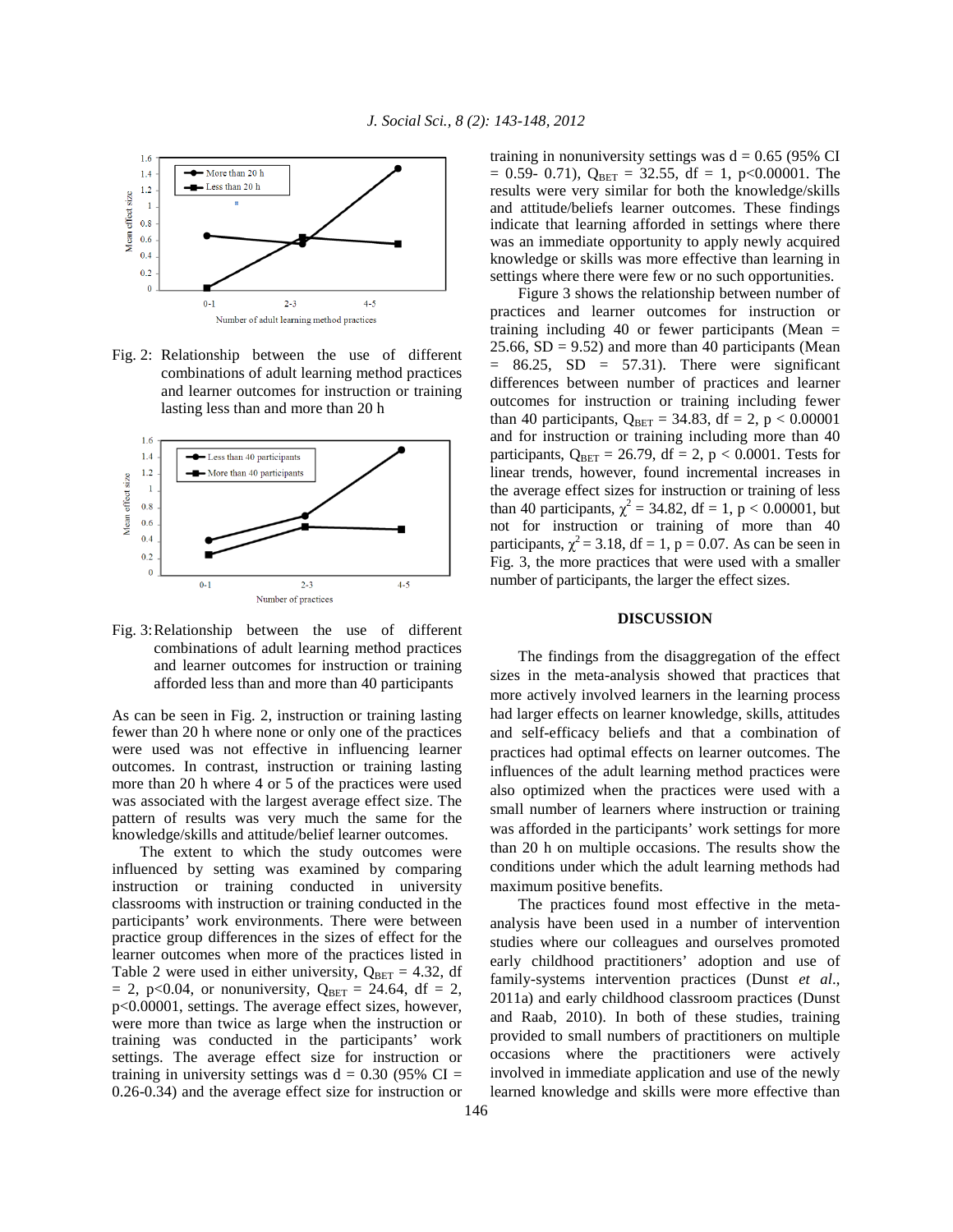more traditional types of training (e.g., presentations or workshops). The results from a recently completed meta-analysis of the effectiveness of training provided to professionals and parents to promote their adoption and use of assistive technology and adaptations with preschool-aged children with disabilities were remarkably similar to those reported in this study (Dunst *et al*., 2011b).

 The results from the meta-analysis described in this study as well as elsewhere (Dunst *et al*., 2011a; 2010a), together with the results from the studies briefly described above, were used to develop an evidencebased approach to adult learning called PALS (Participatory Adult Learning Strategy; Dunst and Trivette, 2009a). PALS includes both instructor/trainer and learner practices for each of the six adult learning method characteristics examined in this study (Table 1 and 2) to ensure that a combination of evidence-based practices are used to develop instruction or training and incorporated into how the instruction or training is conducted. The PALS model has direct implications for professional development inasmuch as it can serve as a model or framework for developing instruction or training that includes practices found effective in promoting practitioners' acquisition of new knowledge and skills.

#### **CONCLUSION**

 Findings showed that the effectiveness of evidence-based adult learning method practices were moderated by both the hours of instruction or trianing and the number of learners taught using the adult learning methods in real-life settings. The number of adult learning method characteristics incorporated into the learning process also moderated the effectiveness of the adult learning method practices. The results from the analyses disaggregating the effectiveness of adult learning method characteristics indicate a need to consider the moderators as part of instruction or training to ensure optimal learner benefits.

#### **ACKNOWLEDGMENT**

 The preparation of this article was supported by the Research and Training Center on Early Childhood Development, a grant funded by U.S. Department of Education, Office of Special Education Programs, Research-to-Practice Division (H324K010005). The opinions expressed, however, are those of authors and no endorsement by either the Department or Office should be inferred.

#### **REFERENCES**

- Beckett, D., 2000. Just-in-time training as anticipative action and as inferential understanding. Research into Adult and Vocational Learning, Broadway, New South Wales.
- Bransford, J., S. Donovan and J.W. Pellegrino, 1999. How People Learn: Bridging Research and Practice. 1st Edn., National Academy Press, Washington, DC., ISBN-10: 0309065364, pp: 78.
- Cooper, H.M., L.V. Hedges and J.C. Valentine, 2009. The Handbook of Research Synthesis and Meta-Analysis. 2 Edn., Russell Sage Foundation New York, ISBN-10: 9780871541635, pp: 615.
- Cooper, H.M., L.V. Hedges and J.C. Valentine, 2009. The Handbook of Research Synthesis and Meta-Analysis. 2nd Edn., Russell Sage Foundation, New York, ISBN-10: 0871541637, pp: 615.
- Dunst, C.J. and C.M. Trivette, 2009a. Let's be PALS: An evidence-based approach to professional development. Infants Young Children, 22: 164- 176. DOI: 10.1097/IYC.0b013e3181abe169
- Dunst, C.J. and C.M. Trivette, 2009b. Using research evidence to inform and evaluate early childhood intervention practices. Topics Early Childhood Special Educ., 29: 40-52. DOI: 10.1177/0271121408329227
- Dunst, C.J. and M. Raab, 2010. Practitioners' selfevaluations of contrasting types of professional development. J. Early Int., 32: 239-254. DOI: 10.1177/1053815110384702
- Dunst, C.J., C.M. Trivette and A.G. Deal, 2011b. Effects of in‐service training on early intervention practitioners' use of family‐systems intervention practices in the USA. Professional Dev. Educ., 37: 181-196. DOI: 10.1080/19415257.2010.527779
- Dunst, C.J., C.M. Trivette and D.W. Hamby, 2010a. Meta-analysis of the effectiveness of four adult learning methods and strategies. University of Hong Kong, Hong Kong.
- Dunst, C.J., C.M. Trivette and D.W. Hamby, 2010b. Meta-analysis of the effectiveness of four adult learning methods and strategies: Supplemental tables and references. Orelena Hawks Puckett Institute, North Carolina, USA.
- Dunst, C.J., C.M. Trivette, D. Meter and D.W. Hamby, 2011a. Influences of contrasting types of training on practitioners' and parents' use of assistive technology and adaptations with infants, toddlers and preschoolers with disabilities. Practical Evaluat. Reports, 3: 1-35.